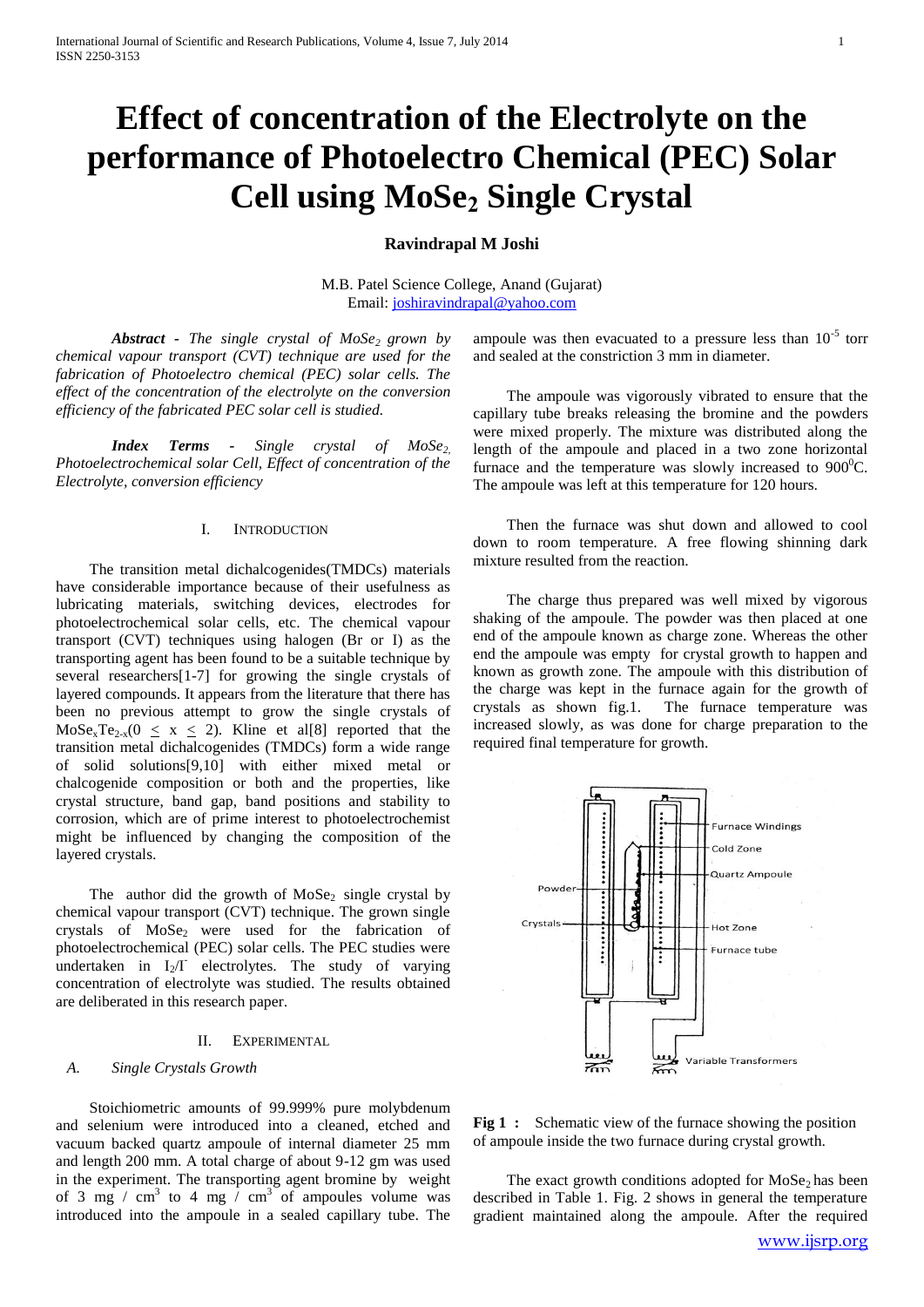period of growth the furnace was shut off and allowed to cool down to room temperature. The ampoule was broken and crystals were removed for further studies.

The crystals obtained were grey black, in colour and plate like with the c axis normal to the plane of the plates and all of them grew over the transported charge inside the ampoule.

**Table 1 :** Growth conditions used to produce single crystals of  $MoSe<sub>2</sub>$ 

| Nominal           | Reaction    | Growth      | Growth     |
|-------------------|-------------|-------------|------------|
| compositon        | temperature | temperature | time (hrs) |
|                   |             |             |            |
| MoSe <sub>2</sub> | 200         | 800         |            |



**Fig 2:** Temperature profile of the furnace.

# *B. Photoelectrochemical (PEC) Solar Cells*

There have been several discussions in recent years on photoelectrochemical (PEC) methods of solar energy conversion. An important factor affecting the conversion efficiency is the electrolyte. The detailed studies have been carried out by various workers[11-23] on the photoelectrochemical behavior in contact with different aqueous and non aqueous redox electrolytes. Their results have indicates that iodine / iodide,  $I_2/I$  system to be optimal redox couple for the best performance and stability. Since the light conversion efficiency of the cell based on  $I_2/I$  depends upon iodine contact of the redox couple, the iodine concentration has been optimized in the present work for better conversion efficiencies of MoSe<sub>2</sub> photo electrodes.

A key element of PEC devices is the semiconductor electrolyte interface. The degree of effectiveness of minority carrier charge transfer across their interface will have direct bearing on the ultimate energy conversion efficiency of the system.

The strategy of enhancing this charge exchange by electing the temperature has the added advantage of utilizing the near IR region of solar spectrum, which otherwise would be wasted. Temperature also has beneficial effects on the optical properties of the semi conductor.

An effort has therefore been made to critically evaluate the effect of electrolyte concentration on the photovoltaic performance of MoSe<sub>2</sub> photoelectrodes.

# C. RESULTS AND DISCUSSION

Single crystals of  $MoSe<sub>2</sub>$  have been grown by the chemical vapour transport (CVT) technique because it yields large single crystals with relative ease.

The crystals are strain free because they grow vertically in the form of thin platelets directly above the transported charge.

The X-ray diffraction studies of  $MoSe<sub>2</sub>$  indicate that the crystal formed are of single phase .

## *A. Iodine Concentration Effect*

The grown single crystals of  $MoSe<sub>2</sub>$  as photo electrodes and platinum grid as counter electrode have been used for fabrication of PEC cells. The photo electrochemical glass cell has been so designed that the electrolyte can be changed without disturbing the electrode position. Electrolytes of different concentrations of iodine are prepared by addition of Na I and  $Na<sub>2</sub>SO<sub>4</sub>$  in double distilled water. All chemicals are of A.R. Grade. The effect of iodine concentration on the efficiency (η%) for MoSe<sub>2</sub> is shown in fig.3 The decrease in efficiency at higher concentrations of iodine is due to absorption of light in electrolyte which results into lower short circuit currents . The decrease in efficiencies can also be attributed to the presence of large amounts of elemental iodine which can interact with the surface and generate surface states which can trap charges of either sign. This causes large charges of potential drop in Helmoltz double layer as well as shifts in the energy position on band edges. The amount of iodine adsorption, which affects the band bending in the semiconductor can also be considered as a factor affecting efficiency[19].



**Fig 3:** Plot of efficiency versus iodine concentrations  $I_2(M)$ for PEC solar cells based on  $MoSe<sub>2</sub>$